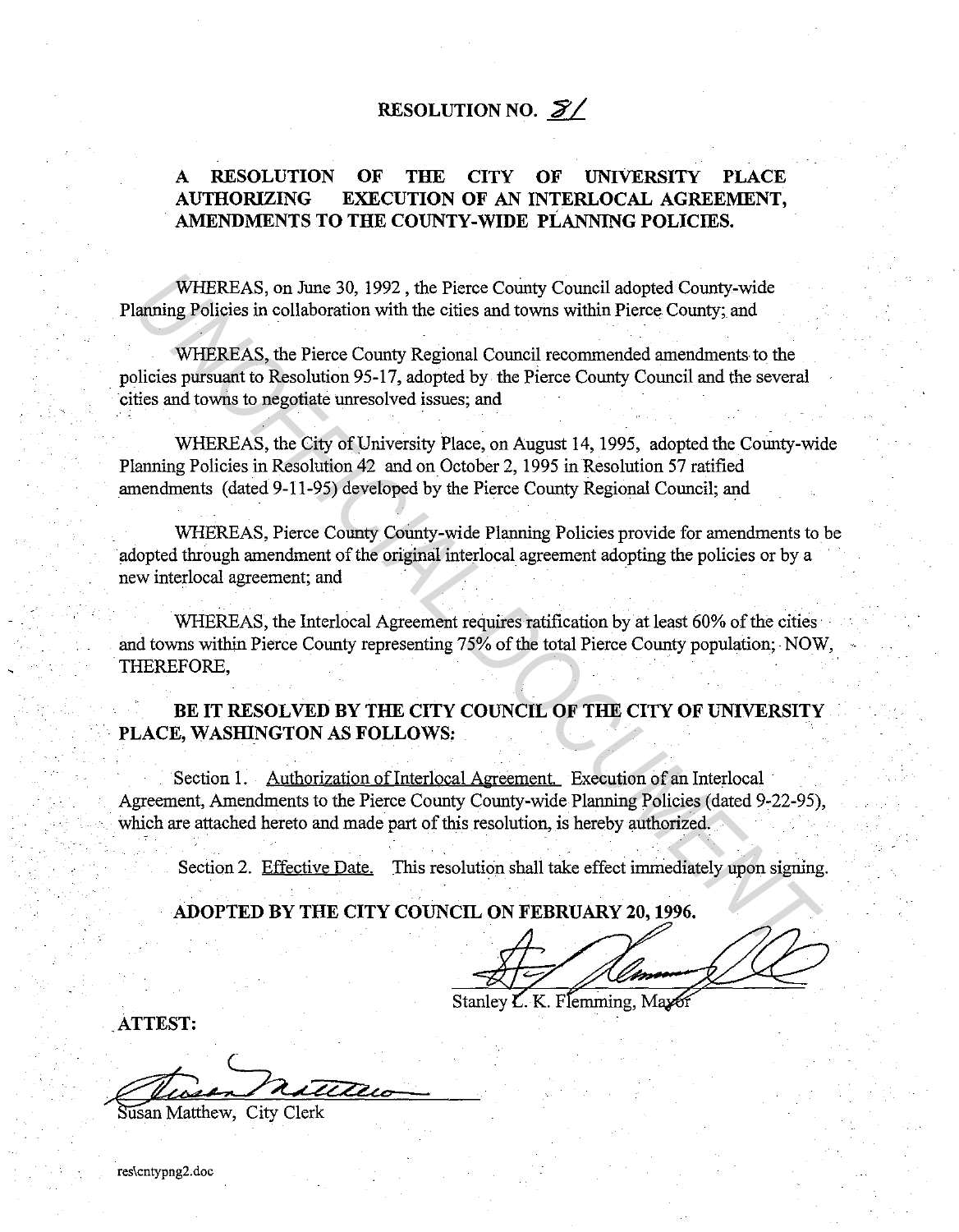## INTERLOCAL AGREEMENT

### AMENDMENTS TO THE PIERCE COUNTY COUNTY-WIDE PLANNING POLICIES

This agreement is entered into by and among the cities and towns of Pierce county and Pierce County. This agreement *is* made pursuant to the provisions of the Interlocal Cooperation Act of 1967, RCW 39.334. This agreement has been authorized by the legislative body of each jurisdiction pursuant to formal action and evidenced by execution of the signature page of this agreement.

#### BACKGROUND:

- A. The Pierce County Regional Council (PCRC) was created in 1992 by interlocal agreement among the cities and towns of Pierce County and Pierce County. !The organization is charged with numerous responsibilities, including serving as a local link to the Puget Sound Regional Council, promoting to the Puget Sound Regional Council, promoting<br>intergovernmental cooperation, facilitating compliance with the coordination and consistency requirements of the Growth Management Act, and developing a consensus among jurisdictions regarding modification of the County-wide Planning Policies. is the provisions of the Interlocal Cooperation Act of 1967, RC<br>195.334. This agreement has been authorized by the legislative bod<br>of each jurisdiction pursuant to formal action and evidenced by<br>exception of the signature
	- *B.* Resolution 95-17, adopted by the Pierce County Council, and identical resolutions adopted by the several cities and towns in Pierce county committed the governments to completing negotiations on a series of unresolved issues relating to local implementation of the Growth Management Act.
	- c. Those negotiations, conducted in open public meetings of the PCRC during the months of February through September 1995 have resulted in adoption by the PCRC Executive Committee of recommended amendments to the Pierce county County-wide Planning Policies.
	- D. The Pierce county County-wide Planning Policies provide for amendments to be adopted through amendment of the original interlocal agreement adopting the policies or by a new interlocal agreement. The Pierce County County-wide Planning Policies may be amended upon the adoption of the amendments by the Pierce county council and ratification by 60 percent of the jurisdictions in Pierce County (13 of 20) representing 75% of the total population on June 28, 1991 (452,850 of 603,800).

### PURPOSE:

This agreement is entered into by the cities and towns of Pierce County and Pierce County for the purpose of adoption of amendments to the Pierce county County-wide Planning Policies.

Pierce County Regional Council **l** 3 and September 22, 1995

**All College** 

the companion of the companion of the companion

 $\mathbf{r} = \mathbf{r}$  and  $\mathbf{r} = \mathbf{r}$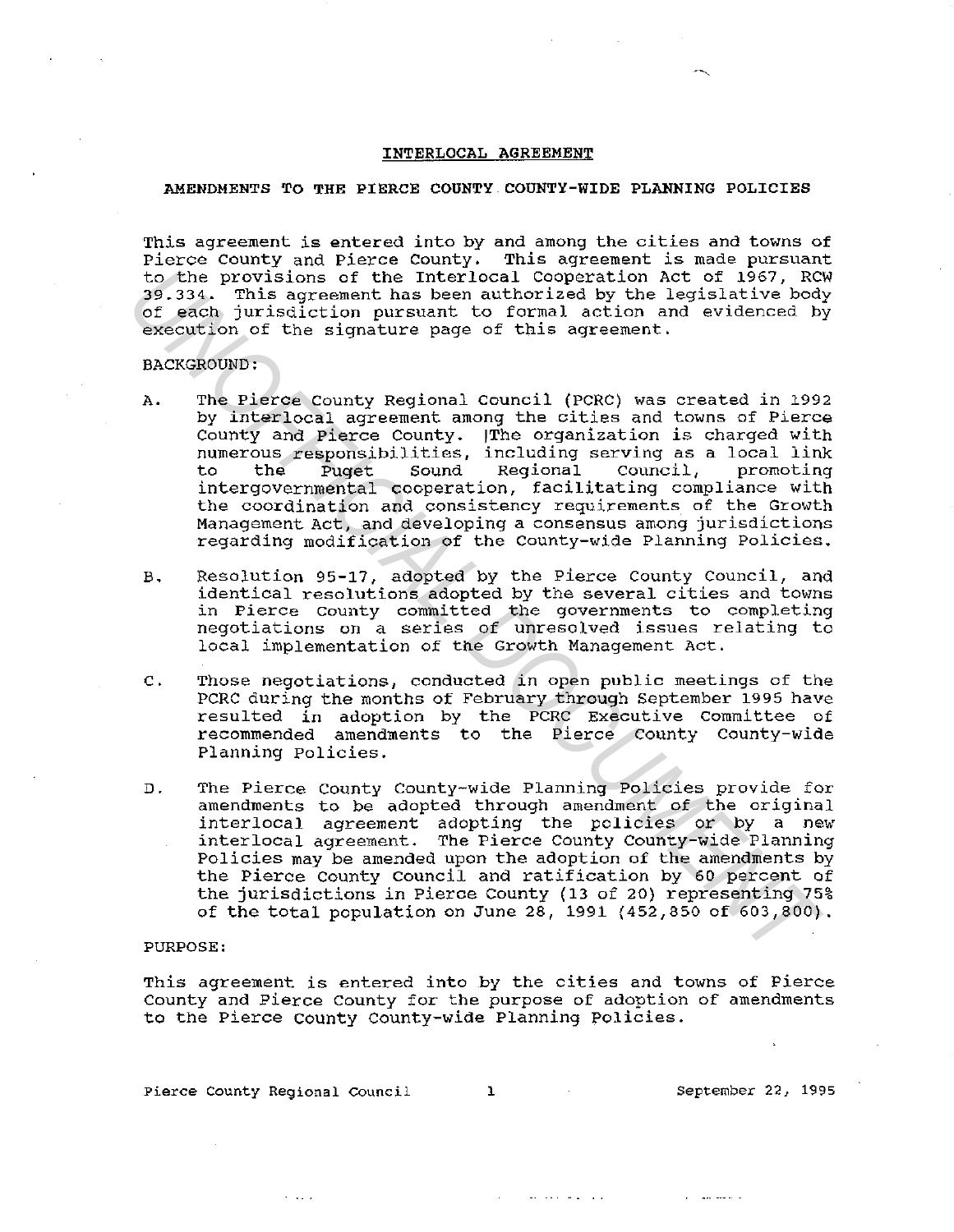The amendments to the Pierce county County-wide Planning Policies shown on Attachment A are attached to and made part of this interlocal agreement.

## DURATION:

This agreement shall become effective upon adoption by the Pierce County Council and ratification by the legislative bodies of the cities and towns of Pierce county comprising 60 percent of the jurisdictions in Pierce County representing 75 percent of the total population on June 28, 1991. This agreement will remain in effect until subsequently amended or repealed as provided by the Pierce County County-wide Planning Policies. County Council and raitingtin by the legislative biddes of this and towns of Pierce County comprising 60 percent of the proposedions in Pierce County representing 75 percent of the total proposedions in Pierce County repre

#### SEVERABILITY:

If any of the provisions of this agreement are held illegal, invalid or unenforceable, the remaining provisions shall remain in full force and effect.

#### FILING:

<sup>A</sup>copy of this agreement shall be filed with the Pierce County Auditor and each city or town clerk.

IN WITNESS WHEREOF, this agreement has been executed by each member jurisdiction as evidenced by the signature page affixed to this agreement.

**Pierce county Regional Council** 2 **September** 22, **1995**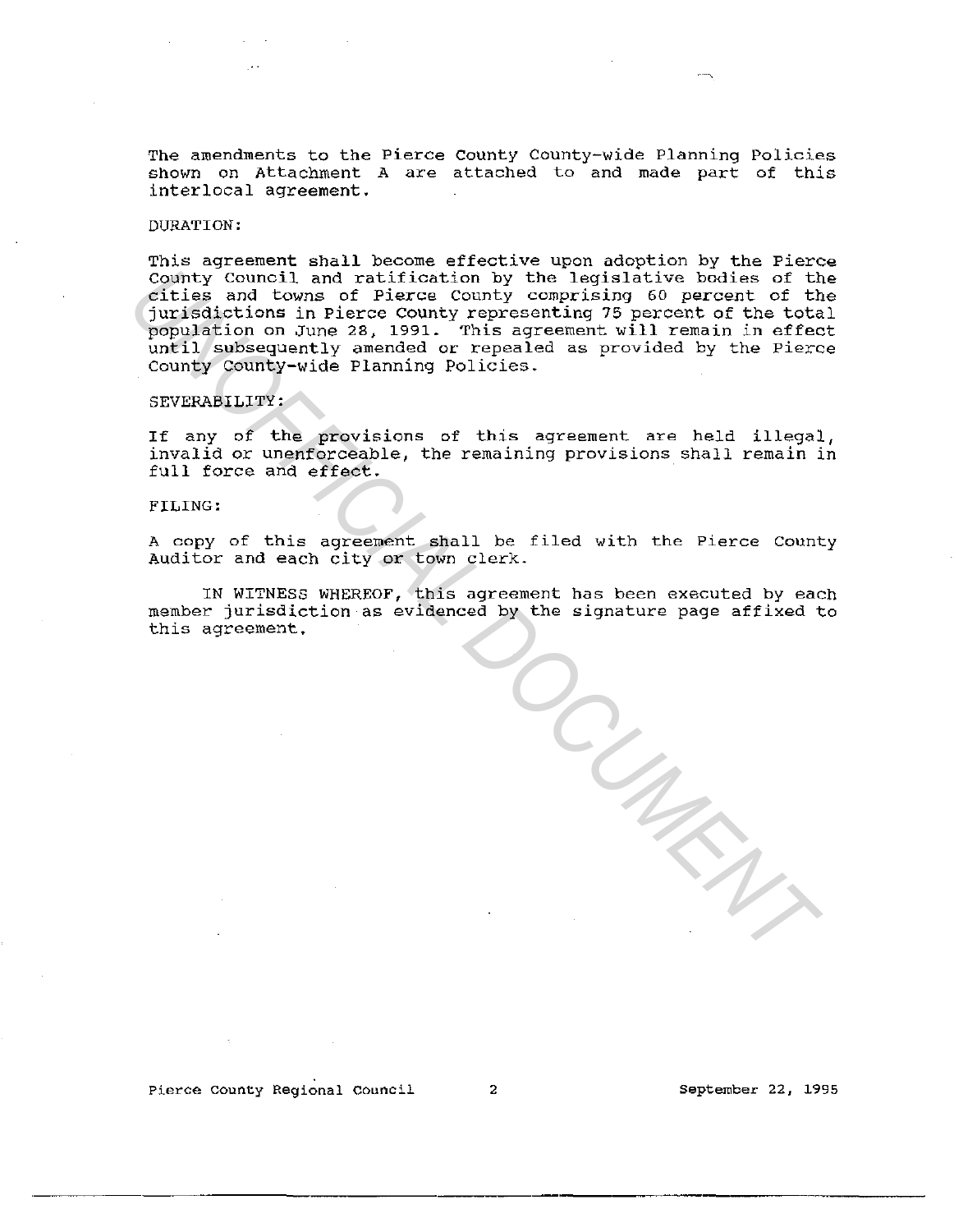## INTERLOCAL AGREEMENT

AMENDMENTS TO THE PIERCE COUNTY COUNTY-WIDE PLANNING POLICIES

Signature Page

The legislative body of the undersigned jurisdiction has authorized execution of the Interlocal Agreement, Amendments to the Pierce County County-wide Planning Policies.

| Pierce County County-wide Planning Policies. | authorized execution of the Interlocal Agreement, Amendments to the |
|----------------------------------------------|---------------------------------------------------------------------|
| IN WITNESS WHEREOF                           |                                                                     |
| This agreement has been execute              | (Name of City/Town/County)                                          |
|                                              | BY:<br>(Mayor/Executive)                                            |
|                                              | DATE:                                                               |
|                                              | Approved<br>BY:                                                     |
|                                              | (Director/Manager/Chair of County<br>Council)                       |
|                                              | Approved as to Form:<br>BY:                                         |
|                                              | (City Attorney/Prosecutor)                                          |
|                                              |                                                                     |
|                                              |                                                                     |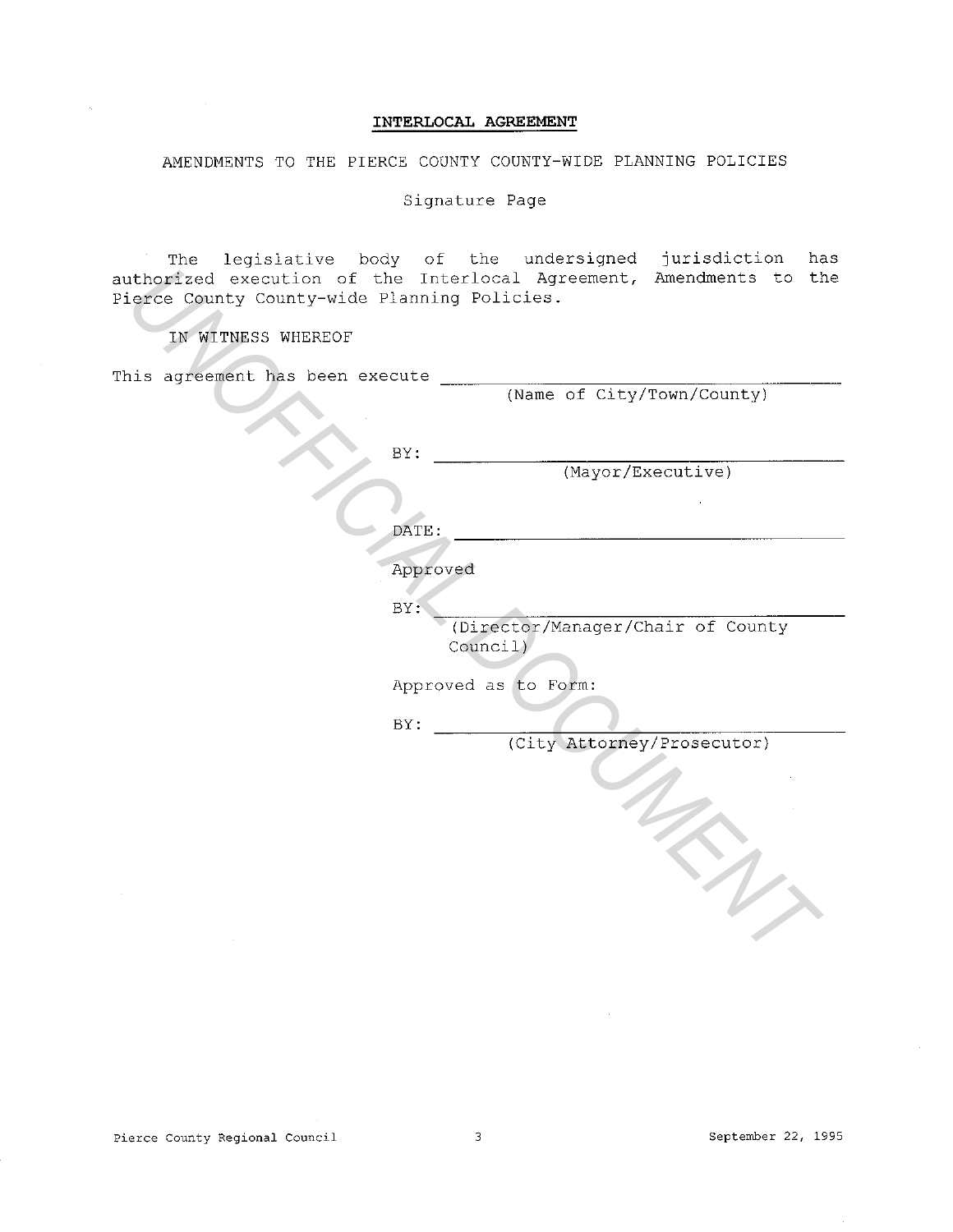## ATTACHMENT A

#### Amendment to County-wide Planning Policies  $9 - 22 - 95$

COUNTY-WIDE PLANNING POLICY ON URBAN GROWTH AREAS, PROMOTION OF CONTIGUOUS AND ORDERLY DEVELOPMENT AND PROVISION OF URBAN SERVICES TO SUCH DEVELOPMENT

## Background-Requirements of the Growth Management Act

<

The Washington Growth Management Act identifies the encouragement of development in urban areas where adequate public facilities and services exist or can be provided in an efficient manner [RCW 36.70A.020(1)], the reduction of sprawl, (i.e., the inappropriate or premature conversion of undeveloped land into low-density development) [RCW 36.70A.020(2)], and the provision of adequate public facilities and services necessary to support urban deyelopment at the time the development is available for occupancy and use (without decreasing current service levels below locally established minimum standards [RCW 36.70A.020(12}] as planning goals to guide the development and adoption of comprehensive plans and development regulations. Received-Requirements of the Growth Management Act<br>
The Washington Growth Management Act identifies the<br>
encouragement of development in urban areas where adequate<br>
public facilities and services wisit or can be provided i

The Growth Management Act further requires (1) that the County designate an "urban growth area" or areas within which urban growth shall be encouraged and outside of which growth shall occur only if it is not "urban" in character; (2) that each municipality in the County be included within an urban growth area; (3) that an urban growth area include territory outside of existing municipal boundaries only if such territory is characterized by urban growth or is adjacent to territory that is already characterized by urban growth. [RCW 36. 70A. 110 (l); for .definition of "urban growth" see RCW 36.70A.030. $(14)$ .]

The designated county and municipal urban growth areas shall be of adequate size and appropriate densities so as to accommodate the urban growth that is projected by the State Office of Financial Management to occur in the County for the succeeding 20-year period. While each urban growth area shall permit urban densities, they shall also include greenbelt and open space areas [RCW 36.70A.110(2)].

As to the timing and sequencing of urban growth and development over the 20-year planning period, urban growth shall occur *first* in areas already characterized by urban growth that have existing public facility and service capacities to service such development, *second* in areas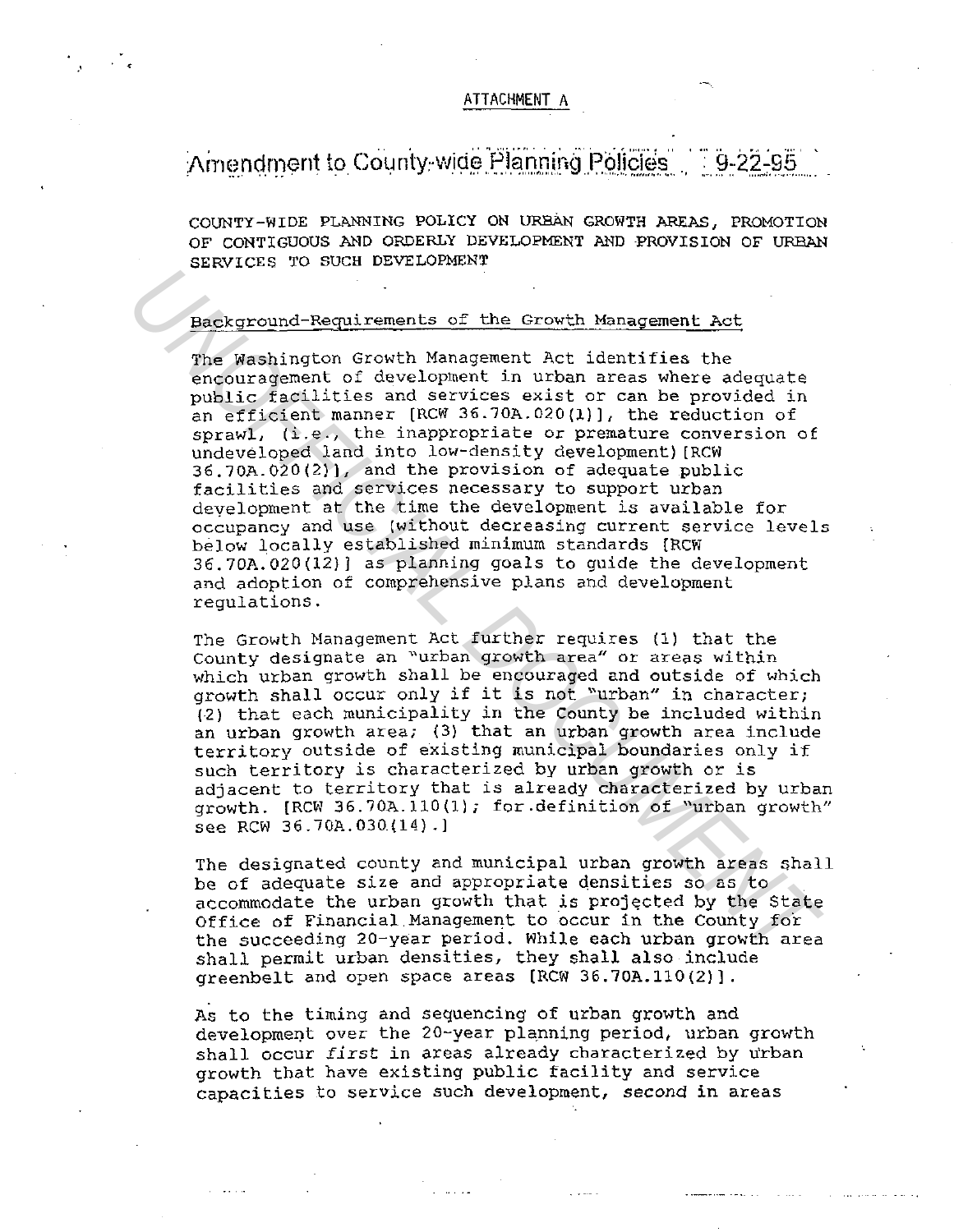already characterized by urban growth that will be served by a combination of both existing public facilities and services and any additional needed public facilities and services that are provided by either public or private sources [RCW 36.70A.110(3)]. Urban government services shall be provided primarily by cities, and should not be provided in rural areas.

The Growth Management Act Amendments expressly require that county-wide planning policies address the implementation of urban growth area designations [RCW 36. 70A.210 (3) (al], the promotion of contiguous and orderly development, the provision of urban services to such development [RCW 36.70A.210(3) (b)}, and the coordination of joint county and municipal planning within urban growth areas [RCW 36. 70A. 210 (3) (f)]. The Growth Minagement Policies address the implements exploited planing policies and experimentation of promotion of continguous and orderly development, the promotion of continguous and orderly development, the provision

## Principles of Understanding Between Pierce County and the Municipalities in Pierce County

While following the goals and regulations of the Growth Management Act, Pierce County and the municipalities in Pierce County will strive to protect the individual identities and spirit of each of our cities and of the rural areas and unincorporated communities.

Further agreements will be necessary to carry out the framework of joint planning adopted herein. These agreements will be between the county and each city and between the various cities.

The services provided within our communities by special purpose districts are of vital importance to our citizens. Consistent with the adopted regional strategy, these districts will be part of future individual and group negotiations under the framework adopted by the county and municipal governments.

While the Growth Management Act defines sewer service as an urban service, Pierce County currently is a major provider of both sewer transmission and treatment services. The county and municipalities recognize that it is appropriate for the.county and municipalities to continue to provide sewer transmission and treatment services.

The county recognizes that urban growth areas are often potential annexation areas for cities. These ·are also areas where incorporation of new cities can occur. The county will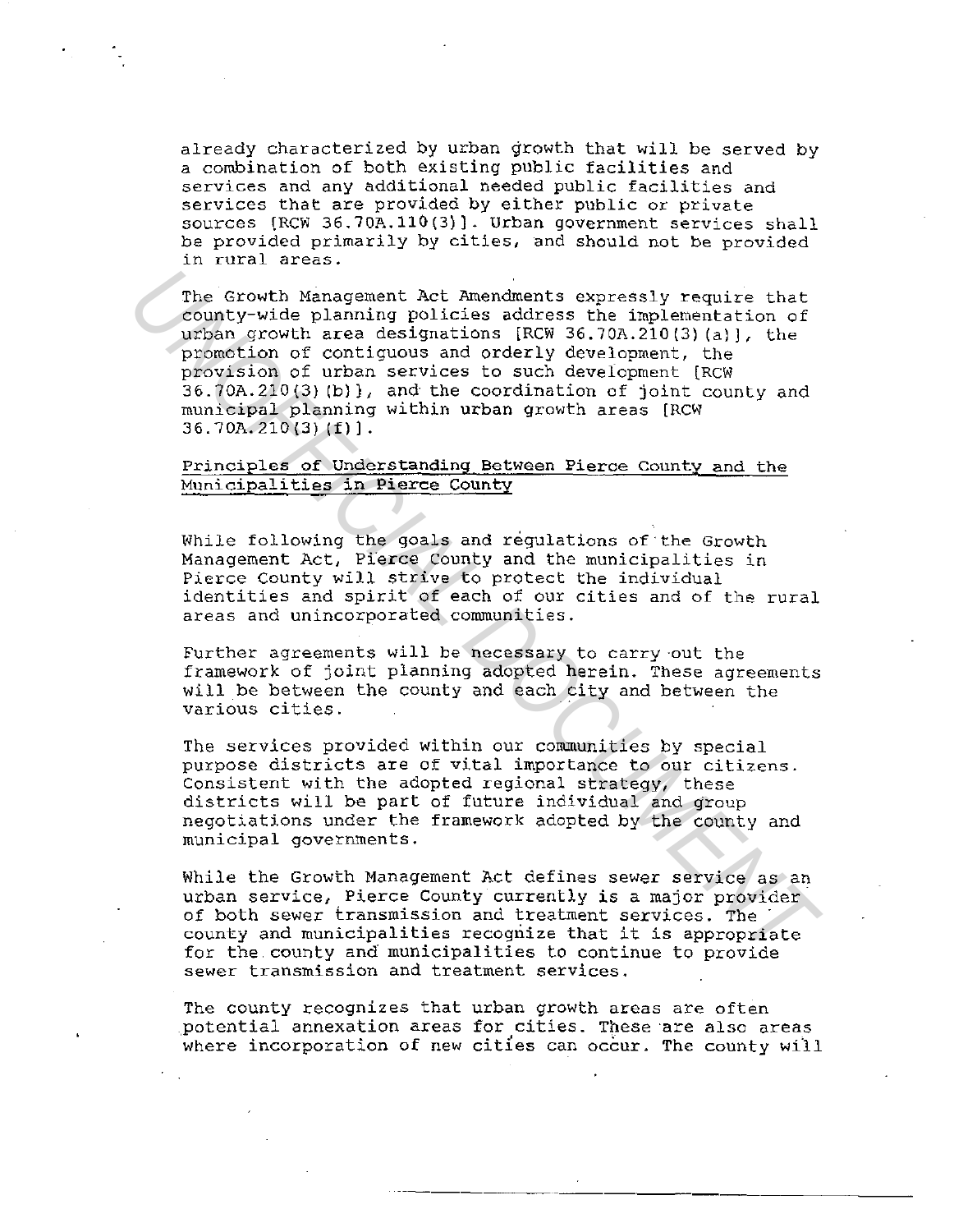work with existing municipalities and emerging communities to make such transitions efficiently.

At the same time, annexations and incorporations have direct and significant impacts on the revenue of county government, and therefore, may affect the ability.of the county to fulfill its role as a provider qf certain regional services. The municipalities will work closely with the county -to develop appropriate revenue sharing and contractual services arrangements that facilitate the goals of GMA.

The County-wide Planning Policies are intended to be the consistent "theme" of growth management planning among the county and municipalities. The policies also spell out processes and mechanisms· designed to foster open communication and feedback among the jurisdictions. The county and the cities and towns will adhere to the processes and mechanisms provided in the policies. The municipalities will work closely with the county-to<br>develop appropriates will work closely with the county-to<br>develop appropriate zevenue sharing end contractual services<br>orrangements that facilitate the goals of GRA.<br>

## 5. Urban Development Standards

5.1 The provisions of this section shall apply to all municipalities and urban growth areas located in the county.

5.2 The following development standards shall be the minimum required for urban developments and shall apply to all new development in urban growth areas, except as provided in Section 5.6 below.

5.2.1 Streets, Roads and Arterials. All public streets, roads, and arterials shall be constructed to the minimum requirements outlined in the City and county Design Standards adopted pursuant to RCW 35.78.030 and RCW 43.32.020. Curbs, gutters, and sidewalks will be required on both sides. Private streets and roads may be approved, butshall be required to meet these requirements.

5.2.2 street Lighting. Street lighting shall be required at signalized intersections. Street lighting in new subdivisions shall be provided at all intersections controlled by a traffic signal or sign, and at certain road corners, elbows, and cul-de-sacs. Installation and maintenance of street lighting in subdivisions shall be the responsibility of the developer or homeowner's association unless the local jurisdiction assumes responsibility. When ownership of the street lighting has not been assumed by the local jurisdiction, the light standards shall be located on private property.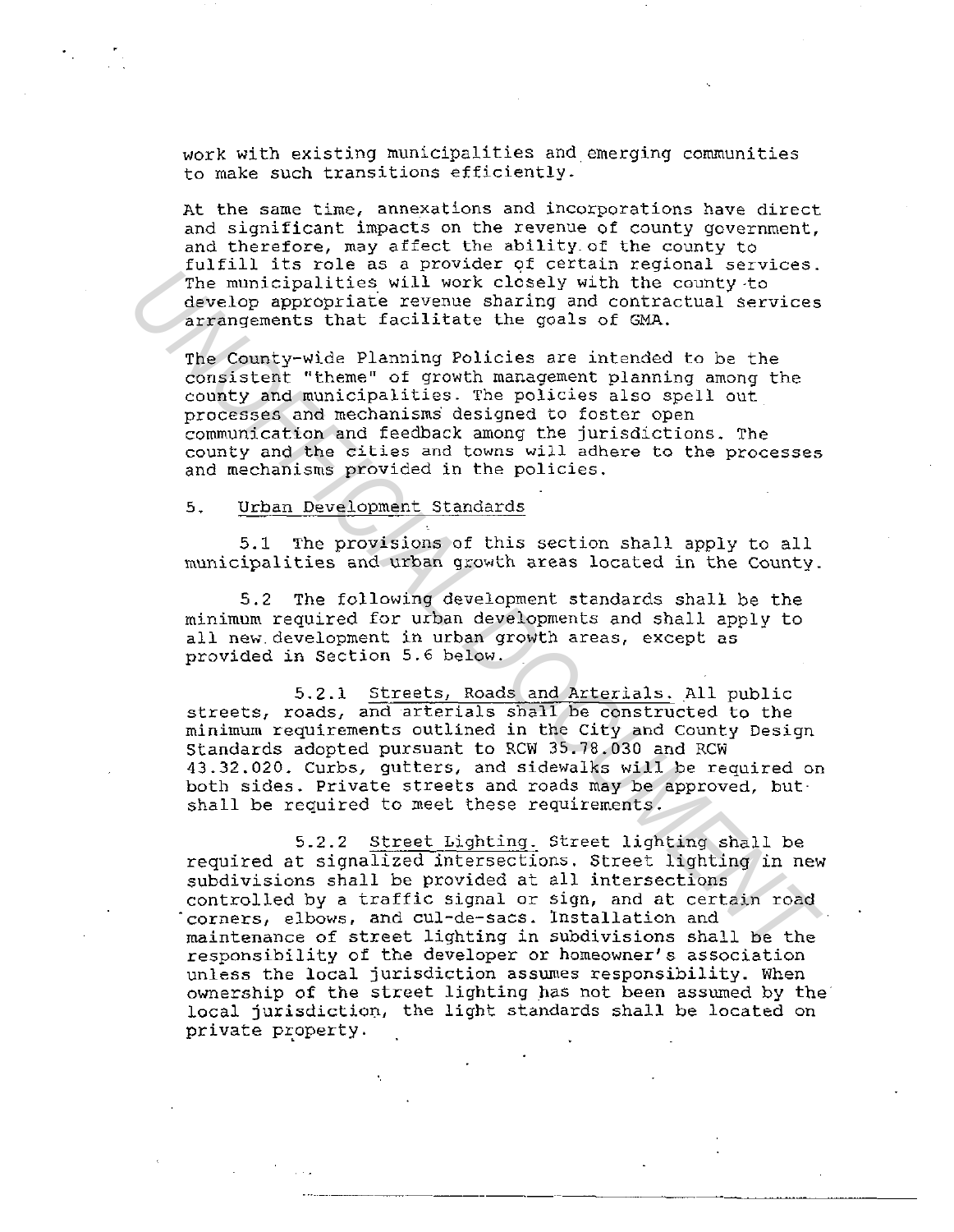5.2.3 Domestic Water. A domestic water system must meet requirements under RCW 70.119 and WAC 246-290 for group "A" systems, or the functional equivalent.

*5.2.4* Storm Water Facilities. A storm water drainage system shall be designed and constructed in accordance with the Department of Ecology Storm Drainage Technical Manual or a locally adopted storm water manual approved by° DOE.

5.2.5 Sanitary Sewer. At a minimum, sanitary sewer hook-ups shall be required for all new development, if sewer lines are located within 300 feet of the development. In those cases where sewer lines are not located within 300 feet of the development, the jurisdiction may permit such development to use interim septic on-site systems and dry sewer facilities. Dry sewer facilities includes any means effective to permit connection to future extended sewer lines. The permitting jurisdiction allowing such facilities shall enforce applicable design and performance standards and administrative procedures. *Technical Manual or a locally adopted storm water manual*<br>approved by DOR.<br>5.2.5 Sanitary Sever. At a minimum, sanitary<br>sever hook-ups shill be required for all new development,<br>19 sever hook-ups shall be required for all

5.2.6 Fire Protection. Fire protection and flow requirements shall be in accordance with Pierce County Code Chapter 15.12.

5.2.7 Solid Waste and Recycling. Garbage pick-up shall be provided weekly, and recycling and yard waste pickup biweekly, consistent with federal and state laws and regulations.

5.3 It is desired by the signatories to these policies that the following Urban Development Standards be the minimum goals for urban developments in Urban Growth Areas.

5.3.1. Street Cleaning. Standards for street cleaning shall be discussed and should be developed, consistent with requirements of federal and state water quality standards.

5.3.2 Transit. Urban transit service plans adopted by the Pierce County Public Transit Benefit Authority.

5.3.3 Library. Appropriate jurisdictions should provide 450 square feet of library space per 1,000 persons.

5.3.4 Parks and Recreation. Provisions for parks at a level of 3.0 acres of neighborhood/community parks per 1,000 population should be made for all plats and short